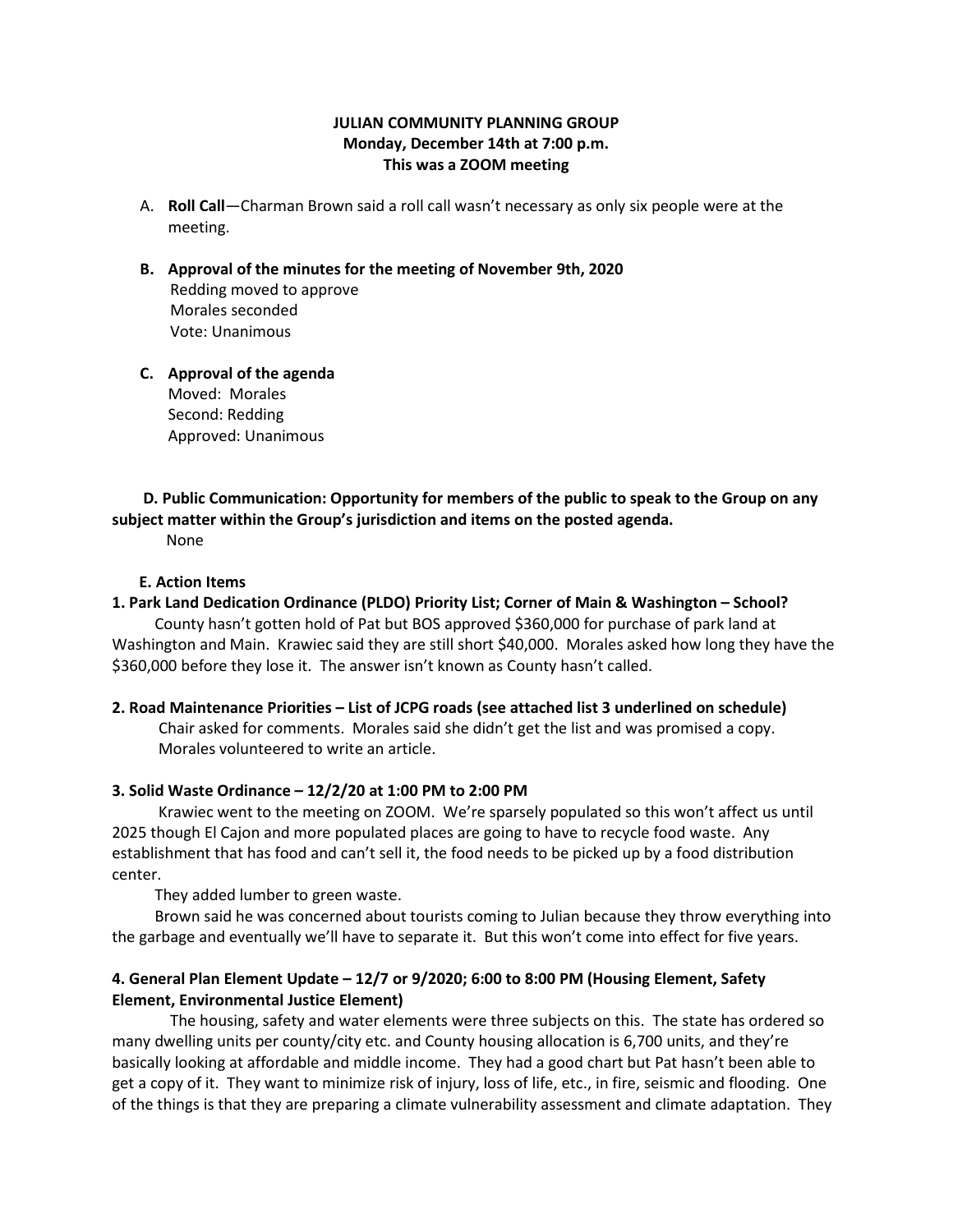wanted to identify residential developments in hazard areas that don't have two ways out—that includes a lot of places up here—and one of the things in the element was that they were going to give bonuses to developments over 50 dwelling units and that raised concern to me up here, that is if the general plan had more than 50 units and you agree to put in low income, they will allow you to do more than on the plan. There could be a groundwater issue with this.

 Bob moved and Rebecca seconded that we send the County a letter pointing out that they shouldn't exceed the groundwater potential of these areas will be sent.

It was passed unanimously.

### **5. Whole Housing Generation Program – Rudy Rikansrud**

 Rikansrud said he felt SDG&E was unfair in the way it apportioned emergency power generation and he believes that the Whole House Generation Program might be used to rectify this. He has talked to SDG&E about it and has also gone to the Julian Book House, Julian Hotel, Julian Hotel and Quecho's and got the information that would allow them to be part of the program. SDG&E now has the information and he is waiting for an answer.

 Krawiec said he had heard they had all been allocated. We'll leave this on the agenda for the next meeting.

### **6. R.P.O. – Resource Protection Ordinance (Grading Ordinance)**

a. Administrative Permit required for clearing

 County is talking separating clearing from the resource protection ordinance and putting it on its own. We can take the previous letters and put them together and send them.

 Rikansrud moved to do this Redding seconded Passed unanimously

## **b. Single family residence can clear 5 acres. (53 applications; 23 withdrawn)**

# **c. Clearing – Proposal**

#### **7. Election of New Officers. There is one open seat on the JCPG.**

 This is supposed to happen the first of the year. So everyone needs to think of someone who can run the Planning Group.

#### **8. Promoting Renewable Energy Development**

 Pat sent a letter to the County pointing out what Planning Group had and hadn't supported previously and saying Planning Group had objected to the solar plant proposed to Wynola, and that 78 and 79 were scenic areas.

# **9. PACE Purchase of Agricultural Conservation Easements – Meetings 12/2/20 and 12/15/20; Public Review Closes 12/18/20**

 Were two meetings last week, so far it appears that purchasing Ag contracts are now looking at small agricultural areas. From what Pat is seeing is more geared to down the hill and smaller projects than our typical agriculture.

### **10. General Plan Density Bonuses**

Chair said this is the groundwater issue, already taken care of.